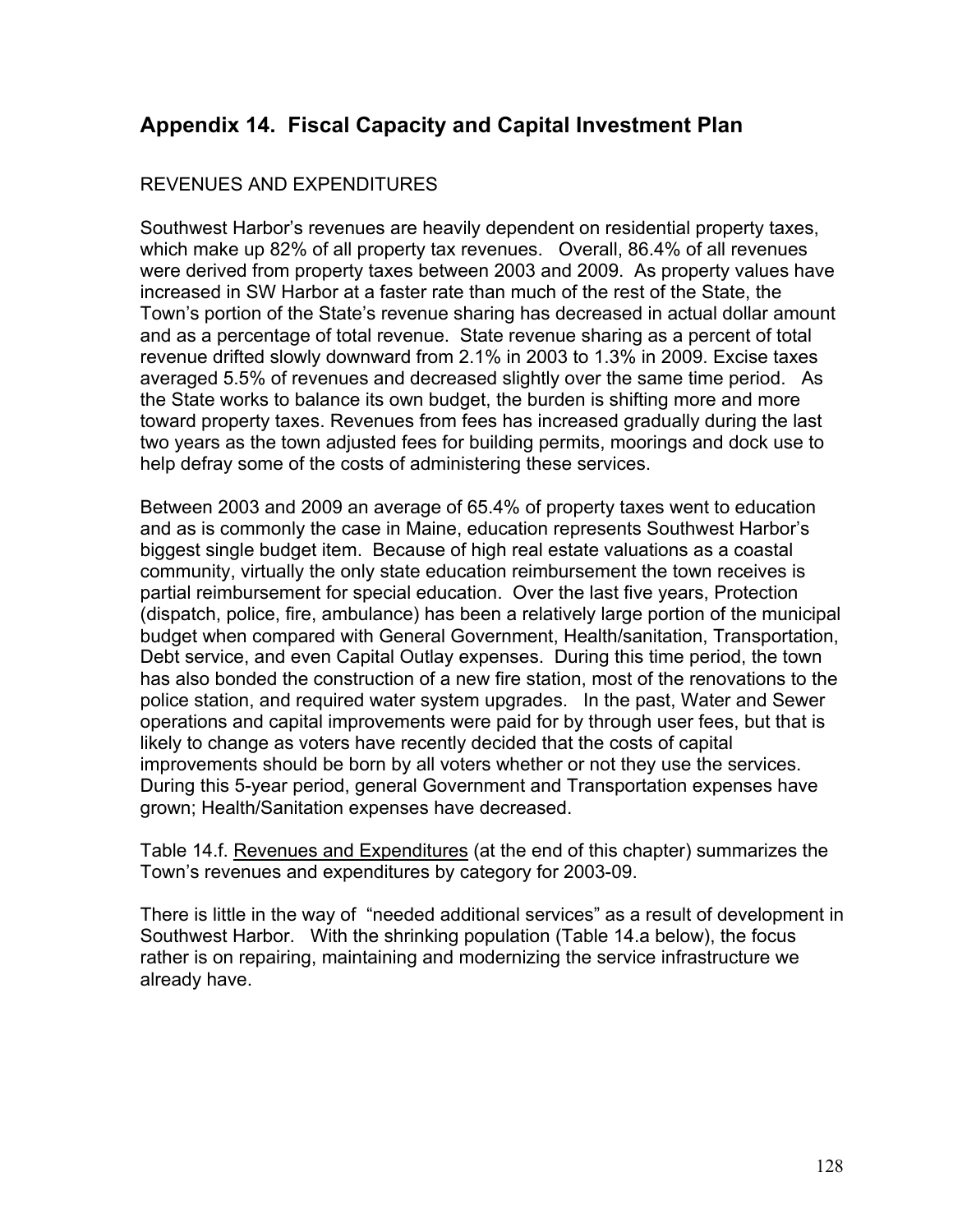Table 14.a. MSPO Population Estimates and Projections for Southwest Harbor

| Est. Population (US Census) |                     |  |  |  | <b>Projected Population (US Census)</b> |  |
|-----------------------------|---------------------|--|--|--|-----------------------------------------|--|
|                             | 1990 1995 2000 2005 |  |  |  | 2010 2015 2020 2025 2030                |  |
|                             | 1967 2077 1969 1983 |  |  |  | 1979 1956 1914 1851 1778                |  |

Development in the last 12 years (since the publication of the 1996 Plan) includes 12 new roads with a total of 79 buildable lots; 46 of these lots remain vacant. (And in the past year an additional subdivision that allows for the development of 40 dwelling units on 20 acres has been approved.) Together these scattered vacant subdivision lots comprise our Growth Area in the Future Land Use Plan for the next decade. (See attached table Private Roads/Built and Vacant Lots at the end of this section.) All of the roads are private and with the exception of the new and expanded Community Health Center at 16 Community Lane and the new 40 dwelling subdivision at Village at Ocean's End, all of the properties have private septic systems. The town has no plans to take over maintenance of any of these roads or to extend sewer lines.

In 2007 there was an increase in property tax valuation of \$3,200,000 as a result of subdivision and building. The increase in 2008 was another \$4,400,000.

Capital investments from 2005 - 09 were expenses that had long been deferred, and were not related to needs generated by recent development (a mix of year-round and seasonal residences). Development has also not generated a need for additional services. All newly built roads have been private and the Town has no plans to take them over. Water and sewer extensions where present, are paid for by the developer. Development has not had a quantifiable impact on the cost of education, police and fire protection, or other services and costs.

### CAPITAL FUNDING

Capital funding in Southwest Harbor had been accomplished through savings in reserve accounts, through bonding, and now through our Capital Improvement Plan. Though median income levels in SW Harbor are relatively high, with significant infrastructure needs during the planning period ahead, the town will actively search out grant monies to help with these projects. (See attached Table 14.g Funding Sources at the end of this section.) Based on Maine Municipal Association's 2007 Fiscal Survey, Southwest Harbor's debt service is about average for Maine towns of similar size. Southwest Harbor assesses no impact fees but it has recently raised building permit fees and this plan recommends considering impact fees in the future.

At the end of FY 2008-09 Southwest Harbor's total debt principal including school and Water and Sewer Dept. debt, stood at \$6,545,353 or 0.84% of the last full state valuation, which was \$776,050,000.This is well below the 15% debt permitted by law. The community has sufficient borrowing capacity to borrow funds necessary for capital expenditures for infrastructure improvements.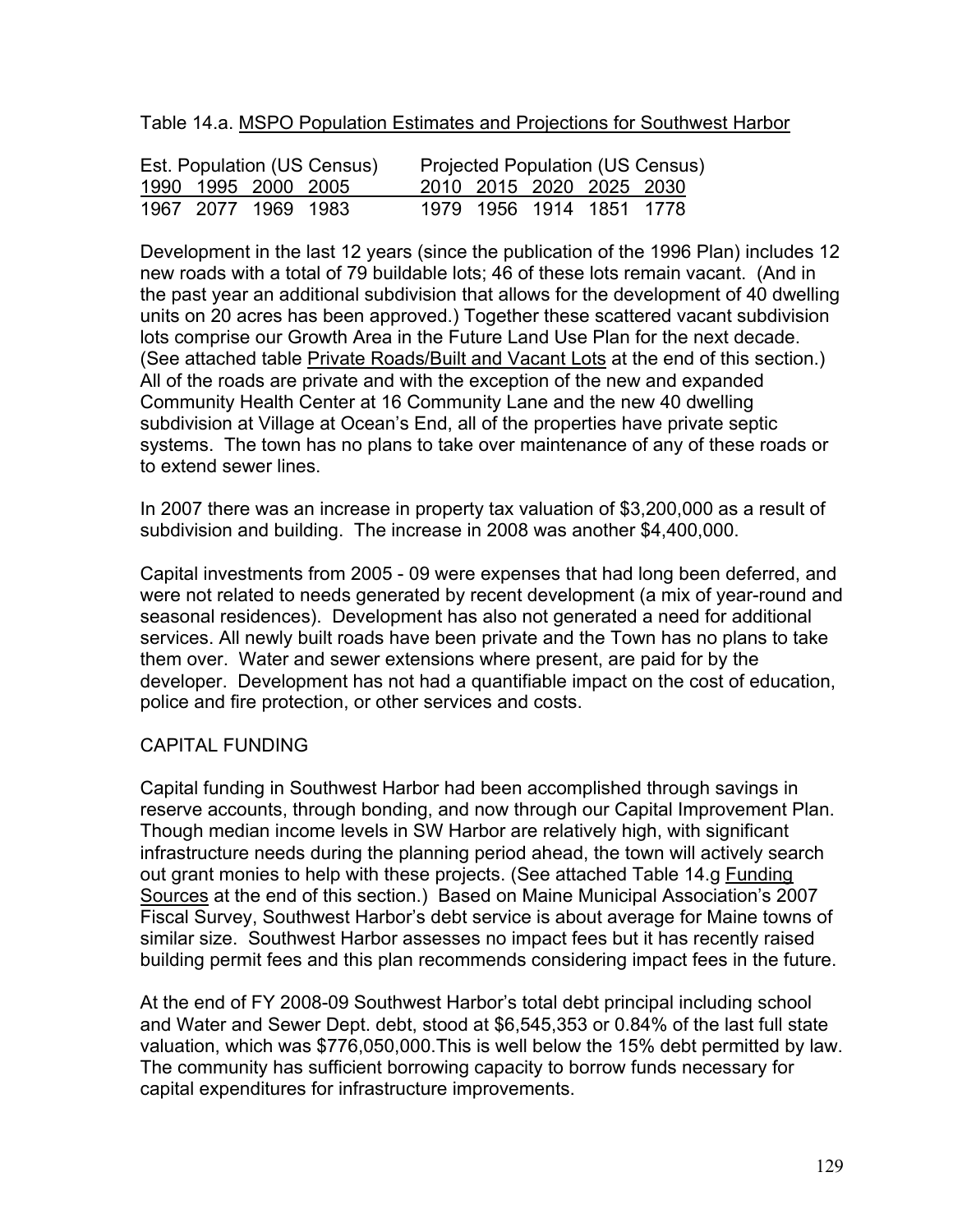The Capital Improvement Plan is reviewed and updated annually before Town Meeting. Studies have been budgeted for the next fiscal year to assess and prioritize needed infrastructure improvements, which will be included in future CIPs. Because of the scattered nature of our Growth Areas (see Chapter 6 Future Land Use), we do not anticipate extending municipal water, sewer or roads to these areas or needing capital to do so. Development of the CIP as an effective planning tool has improved in recent years with growing understanding of its function by staff and the general public. As potential projects are identified and scheduled (particularly if they are large and complex), we anticipate that funding sources and mechanisms will also be developed.

Opportunities to share capital investments with adjacent towns to improve efficiencies are most evident in the area of education, but community identity and politics have traditionally dominated the conversation and there are no plans for further consolidation expected in the next planning period.

In the future, voters concerned about high per pupil elementary education expenses (school enrollment stands at less than half the school's capacity), increased tax burdens for an aging population with fixed incomes, and little prospect for change in the tax base, may become growingly reluctant to vote for major capital expenditures.

### FUTURE CAPITAL INVESTMENT NEEDS

PUBLIC BUILDINGS. The 1996 Plan identified the need for the renewal and expansion of municipal service buildings. To date the Fire Dept. has undergone an expansion from 1476 to 9600 sq. ft. completed in the fall of 2006. In 2005 the Town bonded for \$1.1million to build the new Fire Station after having bonded for \$210K in late 2002 to purchase the 6.74 acre Legette property where the station is now located. The next major capital purchase for the Fire Dept. is expected to be a ladder truck.

With the departure of the Fire Dept., space in the lower level of the municipal building became available and, as recommended in the 1996 Plan, the Police Dept. has been expanded into it. The new expansion, which was completed in the spring of 2010, includes a new backup generator adequate to serve the entire building including the Town Offices upstairs and the ambulance service on the southern end of the building.

The Capital Improvement Plan includes monies to design and construct renovations to the Town Offices and provide secure and fireproof storage space for the town's records. The Town Offices are small for day to day operations, they lack adequate storage for materials that need to accessible, and the meeting room is cramped and shabby. The town clerk's desk is not handicapped accessible and neither are the staff toilets. The Harbormaster shares a small office in winter with the assessors. Interest has been expressed in broadcasting Selectmen's meetings on the town's public access channel, but at this time, there is no room for the equipment that would be required for this service.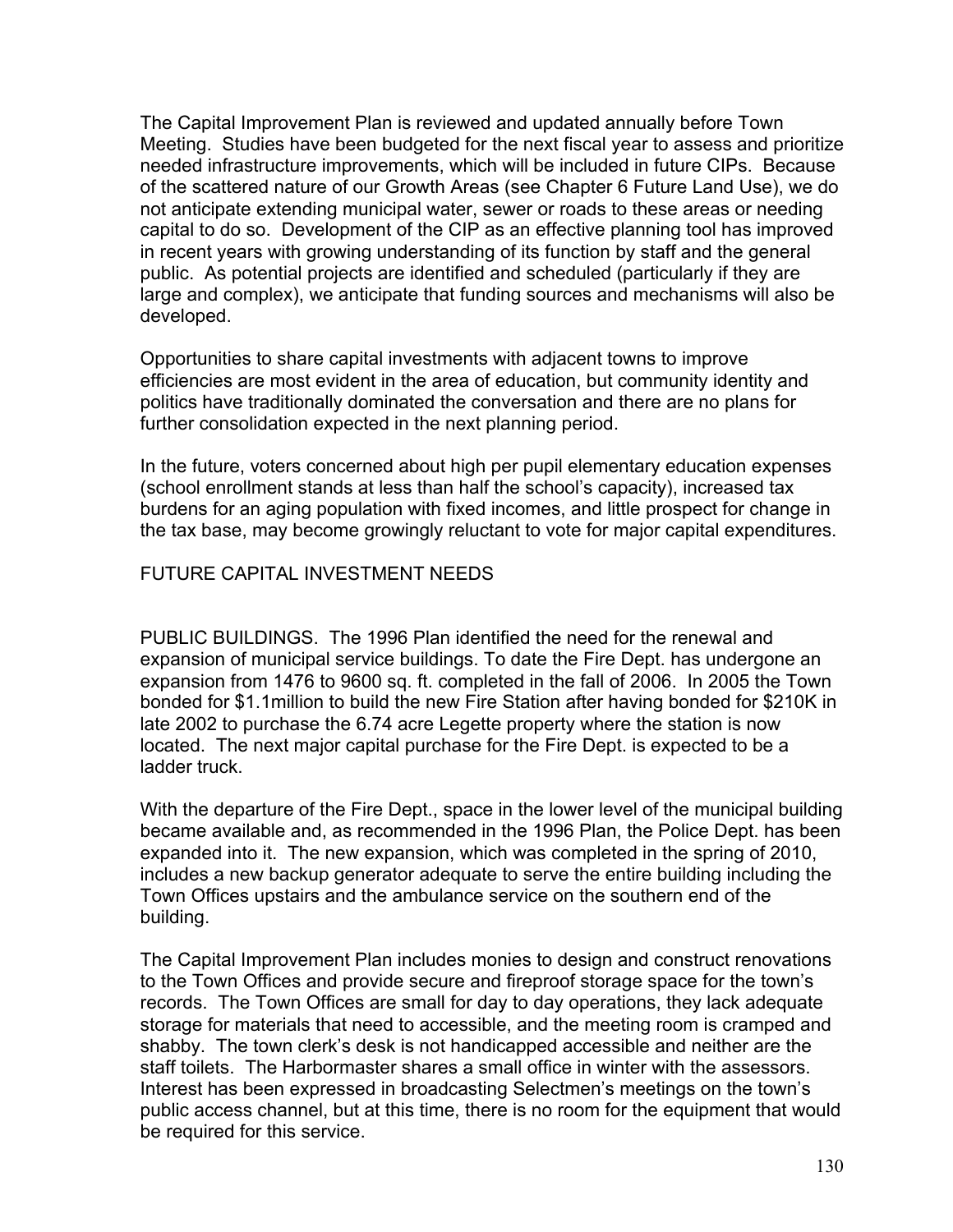WATER AND SEWER. In the spring of 2003, the town used \$743K to reconstruct the sewer lines along Main St. In the fall of 2004, the town spent \$1,006,733 (\$1006.7K) to upgrade the wastewater treatment plant; \$361K of this was grant money from USDA.

A new, modern water filtration plant was completed in 1998. The bond for this project was \$800K. Recent additional upgrades have been applied at a bonded cost of \$954K. These upgrades included 4 items: extension of the water intake out to a deeper location in Long Pond, purchase of an emergency generator at the filtration plant, a diesel generator at the pumping station, and installation of aeration equipment at the water filtration plant. The purpose of the latter was to comply with new DEP water quality standards. As water quality standards continue to become more stringent, more capital improvements may be needed. These projects received grant monies in the amount of \$263K under the federal government's 2008 stimulus program.

In May 2010 residents voted 238-235 to fund future water and sewer capital improvements through taxation rather than user fees.

ROADS, SIDEWALK, DRAINAGE. Roads, sidewalks and drainage for storm water runoff have been identified over and over again by voters as being inadequate. In the fall of 2003 the roadways of Clark Point and Herrick Roads were replaced along with the underlying sewer lines. A sidewalk was constructed on the eastern side of Herrick Rd. from Clark Point Rd. to the Harbor House Daycare. As the roads are rebuilt, consideration should continue to be given to updating the sewer and water delivery systems.

Some of the worst roads are state owned with no immediate prospect of repair. The public most often complains about the sidewalks along State Route 102. Plans to repair the sidewalks are awaiting design, development and funding of Route 102, from Seal Cove Road in Southwest Harbor and south into Tremont. Failing any state plan, the Town has nevertheless committed \$107,000 to immediately needed patching and paving of the sidewalk from the middle of the village to the Manset Corner to make it safer for pedestrians. The sidewalk is crumbling and broken in many cases. The state is fixing several storm drains along this stretch.

A 2007 Comprehensive Plan Committee Survey also identified bicycle ways as an infrastructure improvement wanted by both year-round and seasonal residents (as well as visitors), but these too await state action, particularly along Route 102 where they are most needed.

DOCKS. Continuing its commitment to maintaining a working harbor, the recommendation to purchase the "Hook property" next to the Manset Town Dock has been carried over from the 1996 Plan. Fishermen, boat builders and boat service businesses express their general satisfaction with the harbor infrastructure, but do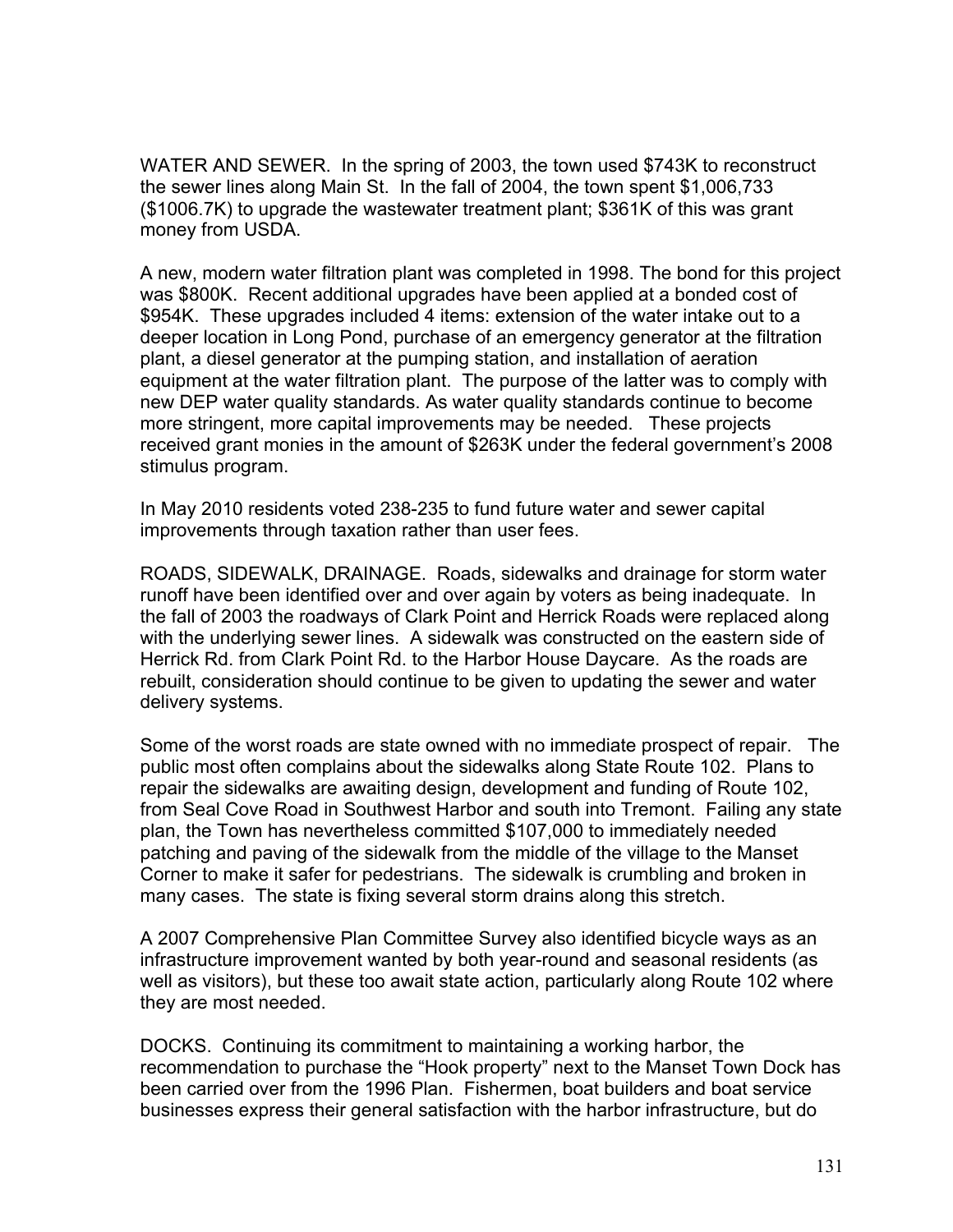complain of lack of sufficient parking, particularly at the Lower Town Dock. There are no obvious places to locate additional parking near the town center or the docks.

In 2010 the town will see completion of an expansion to the Lower Town Dock making it accessible at all tides. The project will cost about \$270,000 and will be paid for out of the capital improvement plan and a 50/50 match from MDOT's SHIP Grant Program.

Going forward, budgeting priorities will be for the continued repair and maintenance of roads and sidewalks, sewer and water lines. Bicycle ways or at least wider road shoulders could be a part of road projects where there is room and this would be particularly valuable along Route 102. Not only could this promote alternative clean transportation and reduce traffic, it would be seen as an attraction for those tourists who like to bicycle on MDI in summer.

PUBLIC TOILETS. Public toilet facilities are seasonal only and they are not handicapped accessible. The permanent toilets behind the village green and at the Lower Town Dock are difficult to keep clean. There are porta-potties at the Manset and Upper Town Docks.

Allocations for these infrastructure repairs and renovations (as well as for vehicle replacement, etc) can be found in the current Capital Improvement Plan (begun in 2008) in Appendix 15.

#### TAX BASE AND VALUATIONS

Southwest Harbor's tax base is stable. Of the 8,884 acres of land in Southwest Harbor, 3,813.65 acres (1504 parcels) are taxable. This is down slightly from 1996 when there were 3822.67 acres (1466 parcels) of taxable land. 82% of the taxable land is residential. Commercial land makes up 16% of taxable property.

| Table 14.b Southwest Harbor's Tax Base |     |
|----------------------------------------|-----|
| Residential                            | 82% |
| Commercial                             | 16% |
| Other                                  | 2%  |
| Total Taxable acreage: 3,813.65 acres  |     |

The tax base rests primarily on residential homes (Table 14.b), more and more of which have become seasonal homes and homes for retirees. This trend is expected to continue with fewer and fewer families raising children in Southwest Harbor. 163 students were enrolled at Pemetic as of October 1, 2008, down since the publication of the 1996 Comprehensive Plan when there were 264 students in 1995-96 (Table 14.c below).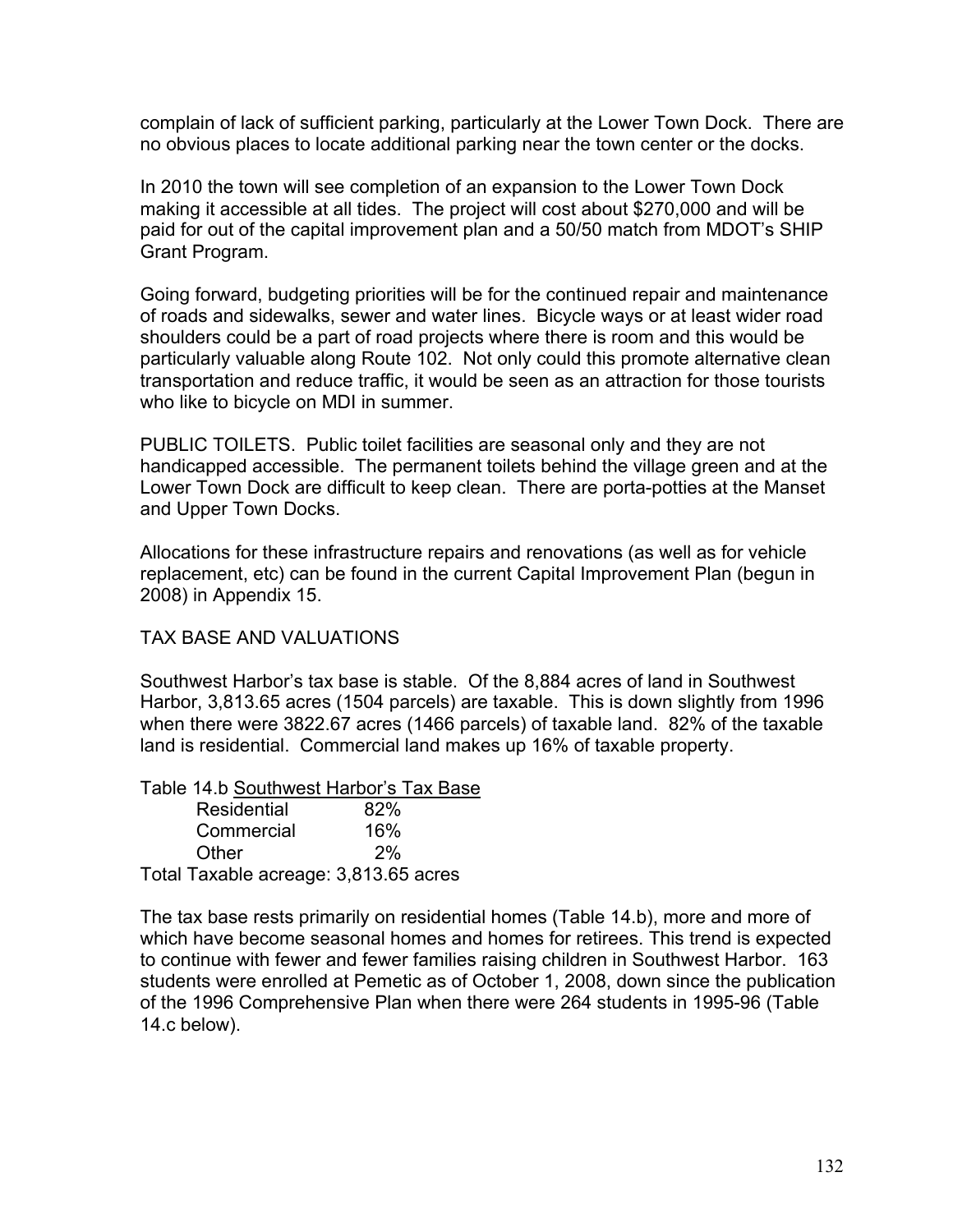|                                               |         | Table 14.c. Student Enrollment, Past and Current     |  |  |  |
|-----------------------------------------------|---------|------------------------------------------------------|--|--|--|
|                                               | Pemetic | <b>MDIHS</b>                                         |  |  |  |
| 95/96                                         | 264     |                                                      |  |  |  |
| 10/01/08                                      | 163     | 92.                                                  |  |  |  |
| Source: 1996 Comprehensive Plan Inventory and |         |                                                      |  |  |  |
|                                               |         | http://www.u98.k12.me.us/files/home/Oct1enroll08.pdf |  |  |  |

.

The State Planning Office projects student enrollment at Pemetic will fall still further to 142 students by 2015.

|                  |                    |      |       | Table 14.d. Southwest Harbor School Populations and Projections through 2017 |      |      |      |      |      |      |
|------------------|--------------------|------|-------|------------------------------------------------------------------------------|------|------|------|------|------|------|
|                  | Official<br>Counts |      |       | Projections                                                                  |      |      |      |      |      |      |
|                  | 1990               | 2000 | -2010 | 2011                                                                         | 2012 | 2013 | 2014 | 2015 | 2016 | 2017 |
| Elementary       | 175                | 149  | 96    | 101                                                                          | 101  | 101  | 102  | 103  | 103  | 103  |
| Middle<br>School | 63                 | 90   | 60    | 50                                                                           | 47   | 44   | 42   | 41   | 40   | 39   |
| High<br>School   | 83                 | 110  | 92    | 103                                                                          | 102  | 101  | 99   | 97   | 95   | 94   |
| <b>TOTAL</b>     | 321                | 349  | 248   | 254                                                                          | 250  | 246  | 243  | 241  | 238  | 236  |

Retirees' incomes tend not to expand with the economy and with costs. High property values and a reduction in state revenue sharing have strained middle and working class incomes in Southwest Harbor and it is increasingly difficult for some year round residents, particularly owners of shorefront property, to pay their property taxes. The disproportionate reliance on property taxes (i.e. land values), which do not necessarily reflect a taxpayer's ability to pay, constrain the town's ability to raise funds for needed infrastructure repairs and capital improvements.

Between 2003 and 2009 an average of 65.4% of property taxes went to education and as is commonly the case in Maine, education represents Southwest Harbor's biggest single budget item. Southwest Harbor's education cost per student was \$17,433 in 2007-08 compared to the state average of \$10,658. The county assessment in the fiscal years 2005-08 was 4.0% of each year's appropriation (Table 14.e.). Interest may be growing to look at ways to find economies of scale in the delivery of education, possibly by combining services with the town of Tremont, which finds itself in a similar situation to Southwest Harbor in terms of economic pressures/limitations/opportunities. At this time, no capital investments are shared with neighboring communities, and it is not evident what opportunities there might be for doing so.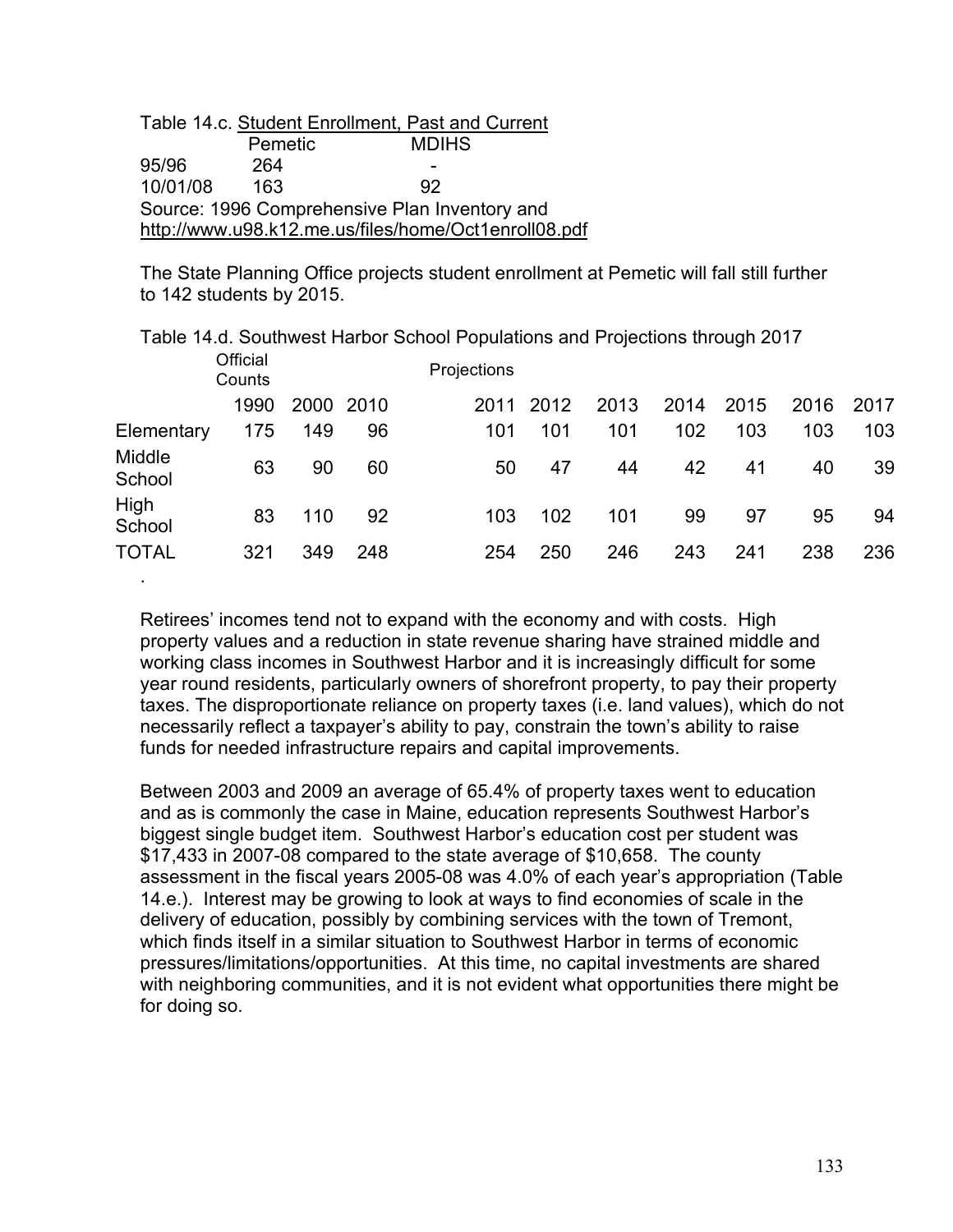Table 14.e. 2005 – 2009 Municipal Tax Rate Calculation Form, Southwest Harbor

| Appropriations               | 2008-09    | 2007-08       | 2006-07                                   | 2005-06                     |
|------------------------------|------------|---------------|-------------------------------------------|-----------------------------|
| County Tax                   | 289,059/04 | 284,726/.04   | 275,837/.04                               | 268,903/.04                 |
| Mun. Approp. 3, 169, 070/.42 |            | 3.096.015/42  |                                           | 2,708,112/.39 2,560,822/.38 |
| Educ. Approp. 4,075,305/.54  |            |               | 4,008,111/.54 3,913,761/.57 3,853,052/.58 |                             |
| Total Approp. 7,533,434/1.0  |            | 7,388,852/1.0 | 6,897,801/1.0 6,682,777/1.0               |                             |

The State valuations listed below are equalized throughout the state and lag about 2 years behind municipal valuations and actual selling prices.

|             |                  |                  | Table 14.h. SW HARBOR MUNICIPAL AND STATE VALUATION 1997-2009 |
|-------------|------------------|------------------|---------------------------------------------------------------|
| <b>YEAR</b> | <b>MUNICIPAL</b> | <b>MILL RATE</b> | <b>STATE</b>                                                  |
| 2009        | \$773,791,000    | 8.95             | \$776,050,000                                                 |
| 2008        | 771,762,000      | 8.70             | 717,900,000                                                   |
| 2007*       | 782,814,300      | 7.95             | 638,900,000                                                   |
| 2006        | 350,721,200      | 17.30            | 546,650,000                                                   |
| 2005        | 346,371,800      | 17.30            | 499,950,000                                                   |
| 2004        | 340,117,500      | 16.80            | 410,000,000                                                   |
| 2003        | $***$            | 15.60            | 351,450,000                                                   |
| 2002        | 332,677,700      | 14.60            | 330,350,000                                                   |
| 2001        | 330,447,000      | 13.90            | 297,300,000                                                   |
| 2000        | 310,955,200      | 16.60            | 242,200,000                                                   |
| 1999        | 286,084,100      | 12.60            | 231,000,000                                                   |
| 1998        | $***$            | 14.35            | 226,900,000                                                   |
| 1997        | 230,240,000      | 13.75            | 222,100,000                                                   |
|             |                  |                  |                                                               |

\*Revaluation \*\* Unable to locate

### TAX EXEMPT PROPERTY

The principal tax-exempt property in Southwest Harbor is Acadia National Park which owns approximately 4,324 acres with an additional 176 acres in easements. This is about half the total land area of 8,884 acres in Southwest Harbor. In lieu of property taxes in fiscal 2007-08, the Park paid the town \$10,522; in fiscal 2008-09, the Park paid \$23,455. Park land is largely undeveloped and arguably the single biggest draw for tourists and retirees who represent a significant part of Southwest Harbor's economy. A report by the Maine State Planning Office said that, "*In 2006, tourism directly and indirectly generated roughly one in five dollars of sales throughout Maine's economy. It supported the equivalent of one in six Maine jobs." (*Economic Impact of Tourism in Maine: Explanation and Citation, SPO, February 2008).

Other tax exempt properties include state, county and town owned land, property of benevolent and charitable institutions, property of literary and scientific institutions, parsonages and houses of religious worship, property owned in trust by fraternal organizations, real property owned by persons determined to be legally blind, and veterans' exemptions. These properties were valued in total in 2007 at \$23,820,200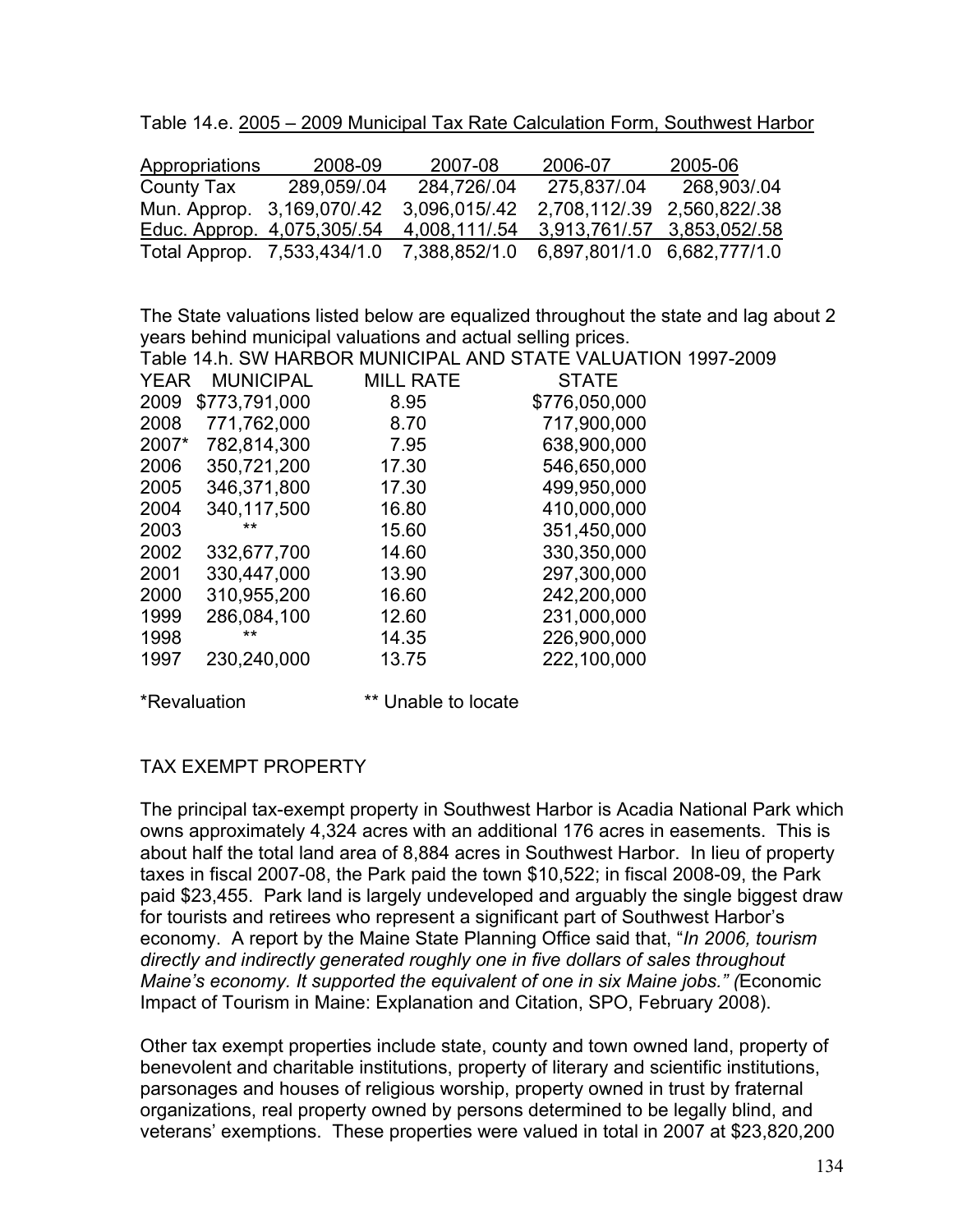(2007 Municipal Tax Rate Calculation Form, Southwest Harbor), which was 3% of the total municipal valuation.

| <b>LAND</b>        | <b>ACRES</b> |  |
|--------------------|--------------|--|
| <b>ACADIA</b>      |              |  |
| -park              | 4,324        |  |
| -easements         | 176          |  |
| <b>TAXABLE</b>     |              |  |
| -residential (82%) | 3,128        |  |
| -commercial (16%)  | 610          |  |
| -other $(2%)$      | 76           |  |
| <b>TAX EXEMPT</b>  | 570          |  |
| <b>TOTAL</b>       | 8.884        |  |

| Table 14.i. Taxable and Non-taxable Acreage in Southwest Harbor |
|-----------------------------------------------------------------|
|-----------------------------------------------------------------|

 No revenue is dedicated to tax incentive programs and the state does not reimburse the towns for loss to valuations for land put into farmland, open space and working waterfront. It reimburses for land in tree growth at a rate of 90%, but even so the actual dollar amount that the Town receives is negligible.

Table 14.j. Acreage in Current Use Programs (2009)

|                           |       |                          | <b>VALUATION FOR</b> | <b>LOSS IN</b>   |
|---------------------------|-------|--------------------------|----------------------|------------------|
|                           |       | ACREAGE VALUATION        | <b>TAX PURPOSES</b>  | <b>VALUATION</b> |
| <b>Tree Growth</b>        | 409   | \$1,227,000              | 45.399               | 1,181,601        |
| Farmland                  | 161.2 | 621,200                  | 81,200               | 540,000          |
| Open Space                | 11.2  | 1,128,200                | 550,600              | 577,600          |
| <b>Working Waterfront</b> |       | $\overline{\phantom{0}}$ | -                    |                  |

In April of 2007 the Southwest Harbor Board of Selectmen placed 70.44 acres into the Pine Tree Zone Program, but no expanded business development has as yet occurred as a result.

In 2009, Southwest Harbor issued 469 Homestead Exemptions, 468 of which were for the full amount of \$13,000.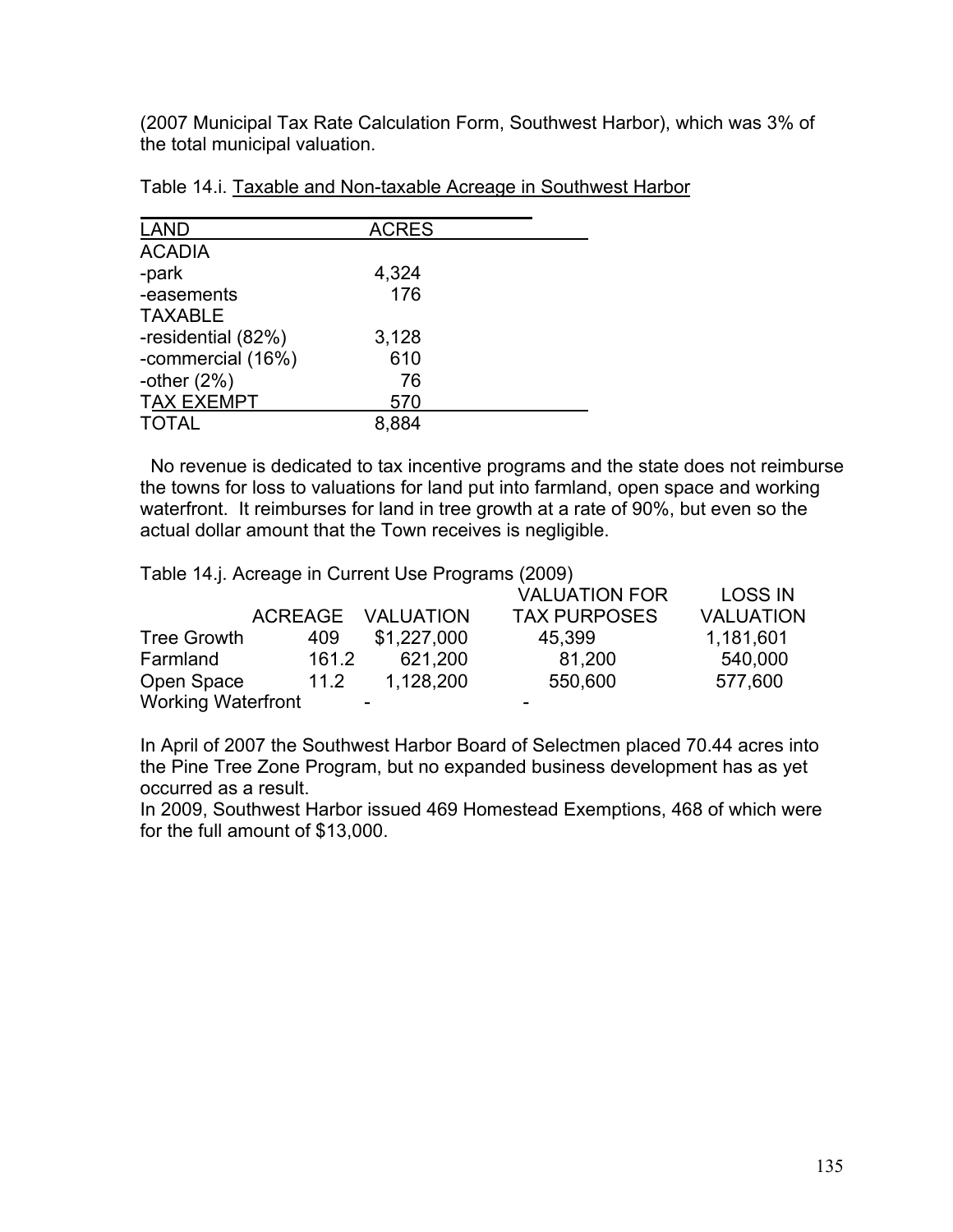LD 1: Southwest Harbor has not so far exceeded its LD 1 spending limits. At the annual Town Meeting, citizens approve the budget articles item by item. In a separate article we vote whether to increase the property tax levy over the LD 1 limit if the sum of the budget items were to exceed the limit. The voters have shown strong support for this decision. The mechanism of the annual limits of LD 1 as a means of managing tax increases does not appear to be of much interest to the average voter.

LD 1 LIMITS 2005 – 2010

| 2010 | \$2,868,740 |
|------|-------------|
| 2009 | \$2,801,285 |
| 2008 | \$2,719,335 |
| 2007 | \$2,629,155 |
| 2006 | \$2,573.208 |
| 2005 | \$2,482,915 |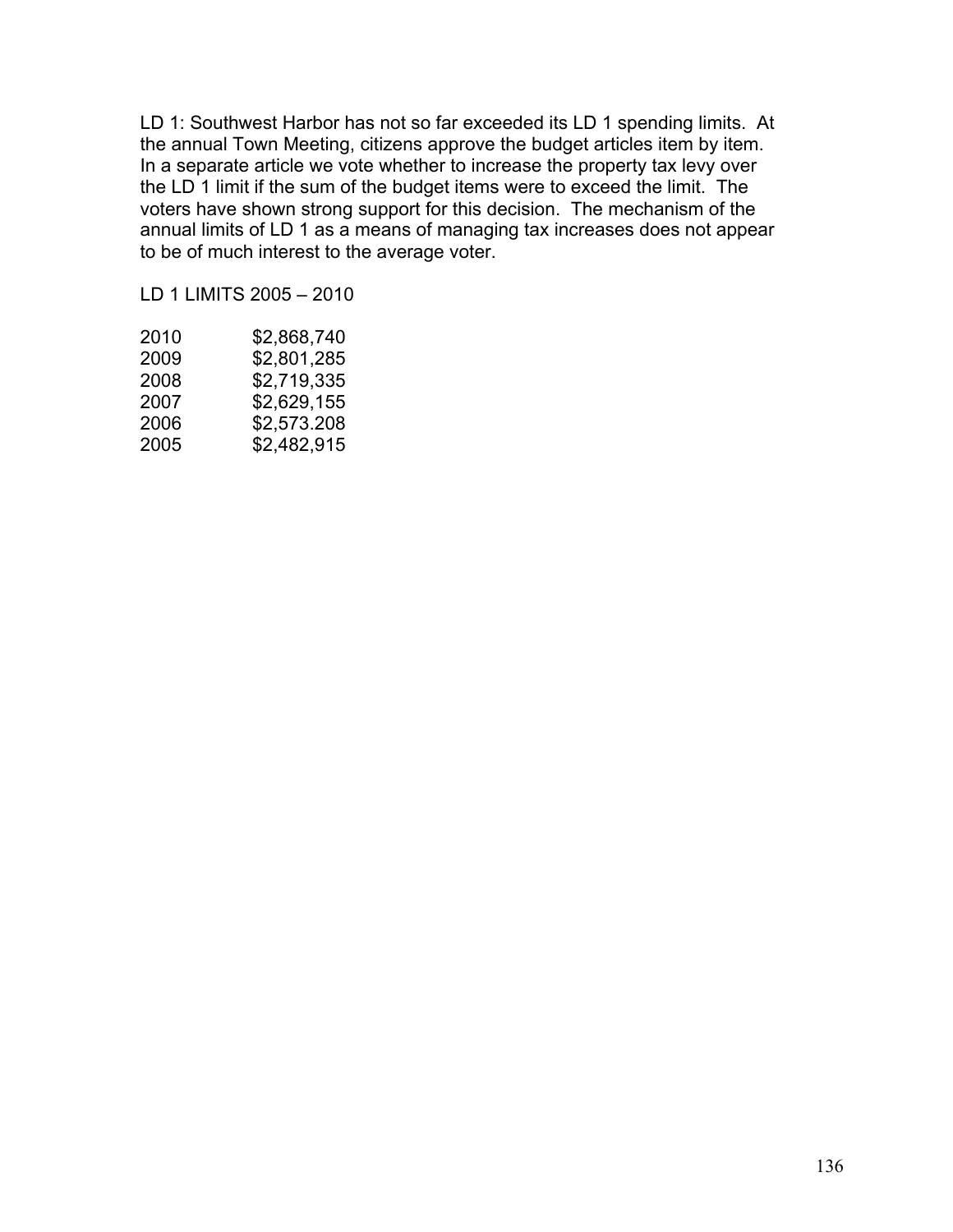| Table 14.f Revenues and Expenditures for the Fiscal Year Ending: |          |         |         |         |                                                                       |         |         |
|------------------------------------------------------------------|----------|---------|---------|---------|-----------------------------------------------------------------------|---------|---------|
| <b>REVENUES</b>                                                  | 2009     | 2008    | 2007    | 2006    | 2005                                                                  | 2004    | 2003    |
| Property Tax                                                     |          |         |         |         | 6,630,713 6,260,068 6,031,283 5,967,623 5,729,940 5,317,156 4,900,725 |         |         |
| % of all Revenues                                                | 88.00%   | 87.00%  | 87.00%  | 85.00%  | 87.00%                                                                | 86.00%  | 85.00%  |
| Local Rd. Asst.                                                  | 19,812   | 21,504  | 20,280  | 20,544  | 18,852                                                                | 17,944  | 18,324  |
| Excise Tax                                                       | 342,982  | 379,764 | 376,153 | 390,169 | 377,714                                                               | 359,111 | 343,643 |
| % of all Revenues                                                | $4.60\%$ | 5.30%   | 5.40%   | 5.60%   | 5.70%                                                                 | 5.80%   | 6.00%   |
| Registrations                                                    | $\ast$   | $\ast$  | $\ast$  | $\ast$  | $\ast$                                                                | 10326   | 9579    |
| <b>State Rev. Sharing</b>                                        | 99,834   | 110,839 | 115,288 | 126,245 | 135,221                                                               | 131,442 | 123,068 |
| % of all Revenues                                                | 1.30%    | 1.50%   | 1.70%   | 1.80%   | 2.00%                                                                 | 2.10%   | 2.10%   |
| Invest. Earnings                                                 | 51,340   | 96,997  | 107,918 | 102,524 | 33,649                                                                | 24,266  | 39,287  |
| % of all Revenues                                                | 0.70%    | 1.30%   | 1.50%   | 1.50%   | $0.50\%$                                                              | 0.40%   | 0.70%   |
| Int. on Del. Taxes                                               | 38,084   | 38,556  | 28,408  | 21,697  | 17,888                                                                | 22,617  | 21,875  |
| Docks and Floats                                                 | 70,790   | 57,545  | 56,515  | 50,928  | 48,031                                                                | 30,066  | 33,093  |
| Water/Sewer Fees                                                 | 20,010   | 20,000  | 20,000  | 20,000  | 20,000                                                                | 20,000  | 20,000  |
| Solid Waste Rev.                                                 | 57,707   | 52,459  | 53,955  | 48,651  | 43,974                                                                | 29,799  | 34,422  |
| Park Grant                                                       |          |         |         | 39,990  | 28,701                                                                |         |         |
| Permits/Fees, other                                              | 202,432  | 19,5340 | 159,160 | 270,646 | 156,058                                                               | 169,479 | 205,724 |
| <b>TOTAL</b>                                                     |          |         |         |         | 7,533,704 7,233,073 6,968,958 7,019,025 6,621,317 6,160,907 5,749,739 |         |         |
|                                                                  |          |         |         |         |                                                                       |         |         |

EXPENSES

| Gen. Gov.         | 460,889 | 438,339  | 389,371              | 345,986              | 339,187 | 323,430                                                               | 338,113           |
|-------------------|---------|----------|----------------------|----------------------|---------|-----------------------------------------------------------------------|-------------------|
| Protection        | 919,773 | 886,495  |                      | 989, 823 1, 025, 290 | 912,912 | 875,628                                                               | 824,863           |
| Health/San.       | 351,304 | 365,410  | 380,054              | 399,901              | 406,340 | 376,717                                                               | 375,884           |
| Transport.        | 374,572 | 350,662  | 257,998              | 248,474              | 238,278 | 221,747                                                               | 283,230           |
| Education         |         |          |                      |                      |         | 4,099,777 3,856,595 3,887,733 3,604,988 3,880,014 3,707,010 3,541,773 |                   |
| % of Prop. Taxes  | 62.00%  | 62.00%   | 64.00%               | 60.00%               | 68.00%  | 70.00%                                                                | 72.00%            |
| $%$ of Exp.       | 60.00%  | 59.00%   | 59.00%               | 58.00%               | 61.00%  | 61.00%                                                                | 61.00%            |
| Unclassified      | 201,165 | 227,457  | 290,565              | 196,412              | 208,618 | 176,591                                                               | 143,310           |
| Assessments/Debt  | 400,346 | 394,699  | 398,514              | 412,471              | 345,601 | 340,062                                                               | 307,831           |
| % of Expenses     | 5.90%   | $6.00\%$ | $6.00\%$             | 6.60%                | 5.50%   | 5.60%                                                                 | 5.30%             |
| Unbudgeted Exp.   |         |          |                      | 2612                 | 11,703  | 2259                                                                  | 633               |
| <b>TOTAL</b>      |         |          |                      |                      |         | 6,807,826 6,519,658 6,594,058 6,233,522 6,333,562 6,032,888 5,817,264 |                   |
| Capital Outlays   | 403,975 |          | 215, 127 1, 449, 368 | 336,631              | 442,828 |                                                                       | 326,075 1,015,512 |
| <b>TOTAL EXP.</b> |         |          |                      |                      |         | 7,211,801 6,734,785 8,043,426 6,570,153 6,776,390 6,358,963 6,832,776 |                   |

TTL.LIABILITIES 7,778,770 7,929,138 8,239,307 8,766,056 9,179,072 8,729,026 8,471,991 % of State Val. N/A  $1.10\%$   $1.30\%$   $1.60\%$   $1.80\%$   $2.10\%$   $2.40\%$ \*Subsumed under Permits, Fees, Other.